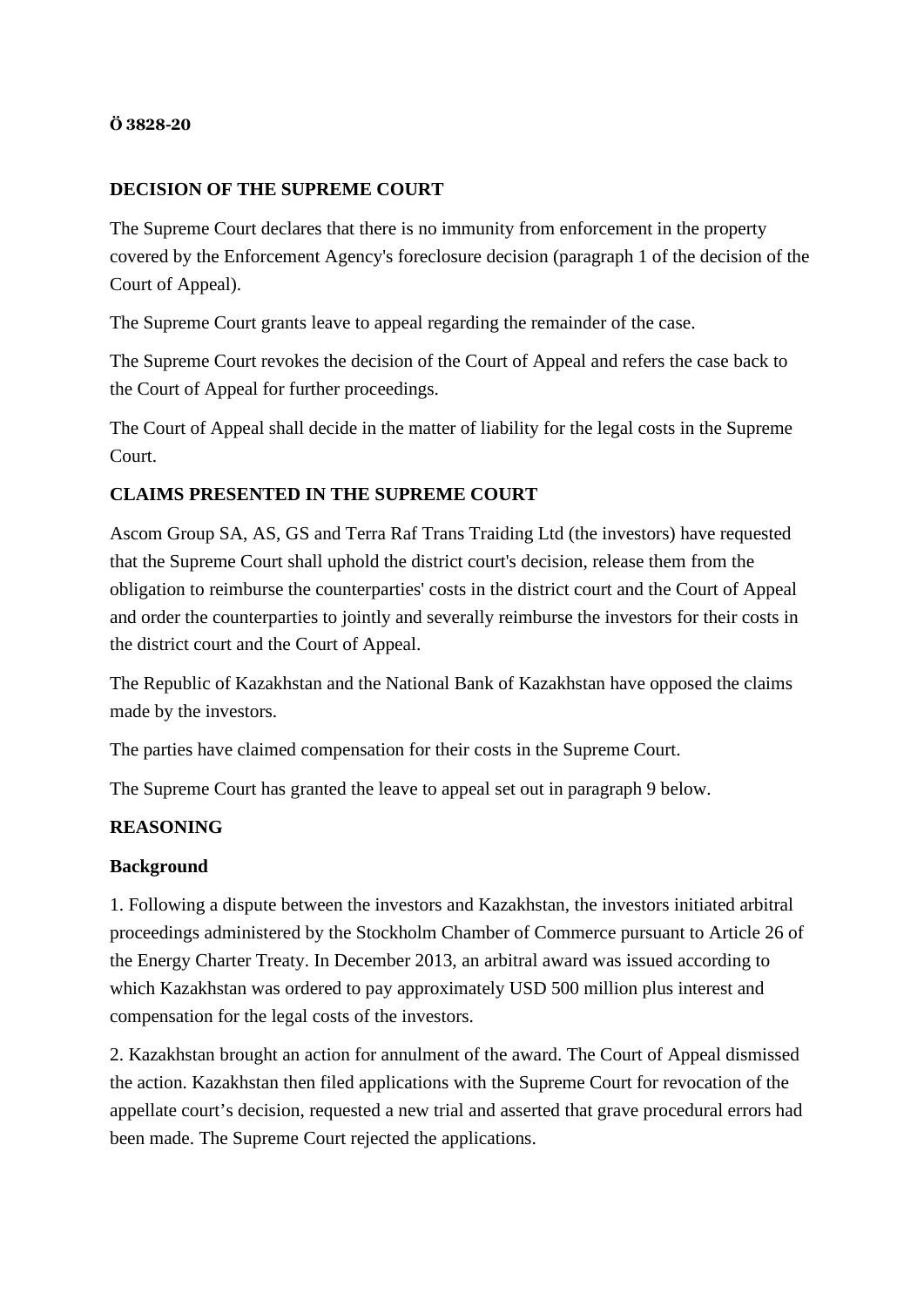3. Following a request by the investors for enforcement of the award, the Swedish Enforcement Authority decided on foreclosure of financial instruments in a depository, funds in a cash account and receivables linked to the instruments, all assets kept by the bank SEB (the property). The financial instruments consisted of shares in approximately thirty listed Swedish limited companies. The decisions referred to the property as belonging to Kazakhstan.

4. Kazakhstan and the National Bank appealed against the foreclosure decisions. It was asserted that the property could not be subject to enforcement, firstly because the property does not belong to Kazakhstan in the sense required for foreclosure, secondly because the instruments are not located in Sweden, and lastly because the property is subject to state immunity. In the appeal, Kazakhstan and the National Bank claimed that the property instead belonged to the National Bank. The district court rejected the appeals. The decision was appealed to the Court of Appeal.

5. Without considering the objections made by Kazakhstan's and the National Bank, that the property does not belong to Kazakhstan in the sense required for foreclosure and the property is not located in Sweden, the Court of Appeal has concluded that the property is subject to state immunity. The court has therefore changed the district court's decision and revoked the foreclosure decisions.

6. The investors have appealed against the decision of the Court of Appeal and argued that the property can be seized.

7. Kazakhstan and the National Bank have – on the same grounds as in the district court (*cf.* p. 4) – maintained that the property cannot be subject to foreclosure.

8. The investors have contested that the property is subject to immunity. They have asserted that the property belongs to Kazakhstan and not to the National Bank and that the property is used for other than government non-commercial purposes. They have further claimed that Kazakhstan in any event has forfeited the right to invoke state immunity due to abuse of rights.

## **The leave to appeal**

9. The Supreme Court has granted leave to appeal on the question of whether the property specified in the Enforcement Authority's foreclosure decisions is subject to immunity from enforcement. The question whether leave to appeal shall be granted to the remainder of the case has been stayed.

10. The leave to appeal means that the Supreme Court, in this decision, neither rules on the question whether the foreclosed property shall be considered as located in Sweden, nor on the question whether the property belongs to Kazakhstan as required for foreclosure pursuant to Chapter 4 Section 17 of the Enforcement Code.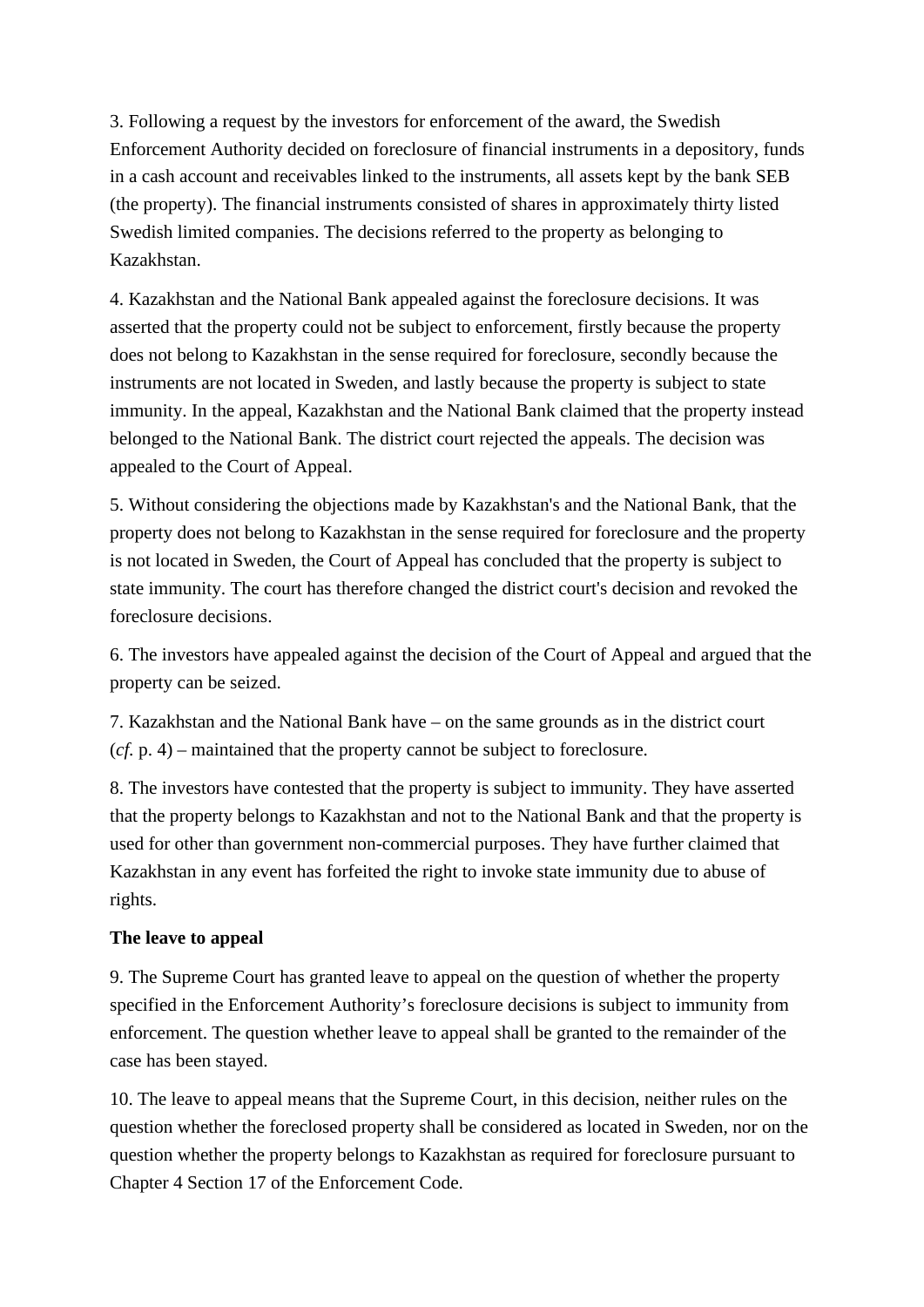## **The legal framework**

#### *Immunity from enforcement*

11. The entitlement to state immunity is based on the principle that states are sovereign and mutually equal; a state may therefore in principle not exercise jurisdiction in respect of another state. However, in state practice, this principle has developed in a restrictive direction so that exceptions can be made for disputes related to a state's commercial or private law activities. This restrictive view, as far as immunity from jurisdiction is concerned, has been adopted by the Supreme Courte (*cf.* "Nordiska utbildningsöverenskommelsen" NJA 1999 p. 821 and "Ambassadens renoveringskostnad" NJA 2009 p. 905).

12. The fact that a State has been denied immunity from jurisdiction does not mean that it also lacks immunity from enforcement of a judgment or an arbitral award. The issue of immunity from enforcement must be assessed separately, whereby coercive measures for enforcement are considered to be more intrusive in a state's sovereignty than the mere exercise of jurisdiction. As a result, a foreign state is entitled to immunity from enforcement to a wider extent than from jurisdiction. (*Cf. e.g.* Hazel Fox and Philippa Webb, The Law of State Immunity, 3rd ed., 2015, p. 23 *et seq*.)

13. However, immunity from enforcement is not absolute. The interest of a creditor to be paid in accordance with a judgment even when the debtor is a state justifies some limitations to the entitlement to immunity (*cf.* James Crawford, Brownlie's Principles of Public International Law, 9th ed., 2019, p. 489). A prerequisite is, however, that international customary law does not hinder such considerations.

### *The significance of the 2004 UN Convention*

14. There are no provisions in Swedish legislation on the immunity of a foreign state from enforcement here. However, Swedish courts will have to observe the immunity that follows from international customary law.

15. On 2 December 2004, the United Nations General Assembly adopted the United Nations Convention on the Jurisdictional Immunities of States and Their Property. Sweden has ratified the convention (see SÖ 2009: 32) and incorporated it into Swedish law by the Act (2009:1514) on immunity for states and their property.

16. Neither the Convention nor the act has yet entered into force. Nevertheless, the Convention may be relevant insofar as its provisions shed light on the content of international customary law (*cf.* Jurisdictional Immunities of the State, I.C.J. Reports 2012, p. 99, paragraph 66).

17. The Convention deals with issues of immunity from coercive measures in the context of court proceedings in Articles 18-21. As a general rule, no coercive measures against a state's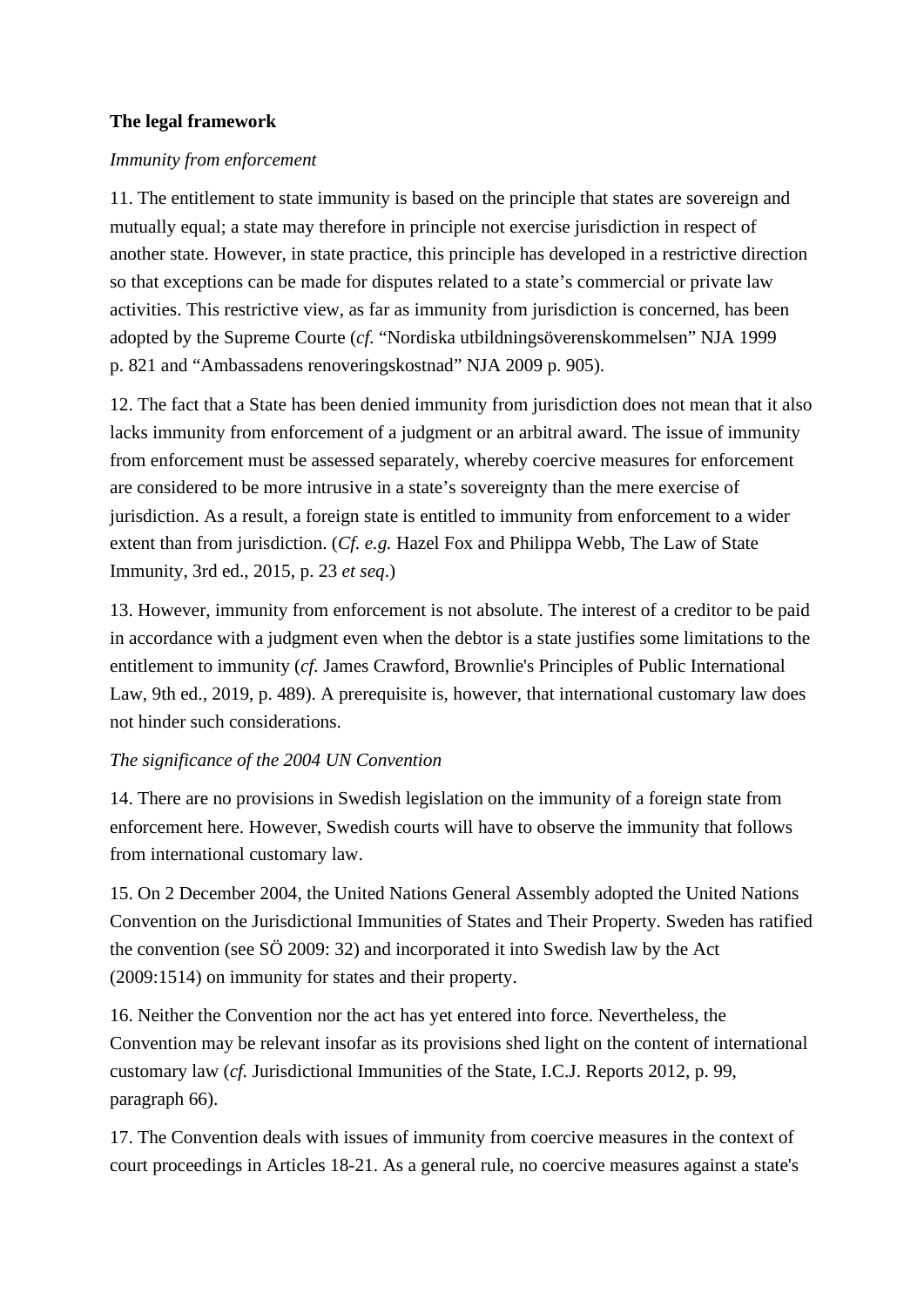property may be taken unless and to the extent specified in the provisions of the conventions. Article 19 regulates state immunity from post-judgment measures of constraint. Pursuant to Article 19 (c), exemptions from immunity from enforcement may be granted if:

*… it has been established that the property is specifically in use or intended for use by the State for other than government non-commercial purposes and is in the territory of the State of the forum, provided that post-judgment measures of constraint may only be taken against property that has a connection with the entity against which the proceeding was directed.* 

18. In the preparatory work of the 2009 act, it was stated that there was no unified state practice regarding restrictions to the principle of immunity from enforcement, but that the countries of the Western world had developed an approach which meant that enforcement would be permitted in property used or intended to be used for commercial purposes (*cf.* Government bill 2008/09: 204 p. 45 and 56). Article 19 (c) can be seen as an expression of this approach.

19. In "*Lidingöhuset*" [also referred to as "*Sedelmayer v Russian Federation*"] NJA 2011 p. 475 (paragraph 14), the Supreme Court stated that the Convention in this part expresses the principle now recognized by many states, that enforcement can take place at least in property used for other than state, non-commercial, purposes. The Supreme Court thereby qualified the principle by means of a demarcation against cases where enforcement must be denied. According to the court, state immunity from enforcement in property owned by a foreign state is to be observed when the state's purpose in holding the property is of a qualified nature, such as when the property is used by the state to exercise its sovereignty and similar tasks of an official nature. In this context, the court also noted Article 21 of the UN Convention regarding property of a special kind as specified therein.

20. Article 21 (1) sets forth that certain types of State property "*shall not be considered as property specifically in use or intended for use by the State for purposes other than government non-commercial purposes under Article 19*". According to Article 21.1 (c), this applies to "*property of the central bank or other monetary authority of the State*".

21. The intention behind Article 21 (1) (c) is to provide central banks and other monetary authorities with a particular protection from enforcement measures. However, the extent of this protection appears unclear in international customary law. In this context it should be noted that during the negotiations that preceded the Convention there were different views on the issue and that no clear state practice has subsequently been developed.

22. Considering the protection interest reflected in Article 21 (1) (c), the particular protection of a central bank should apply not only to property which is owned by the bank in a property law sense, but also to property otherwise under the bank's disposition.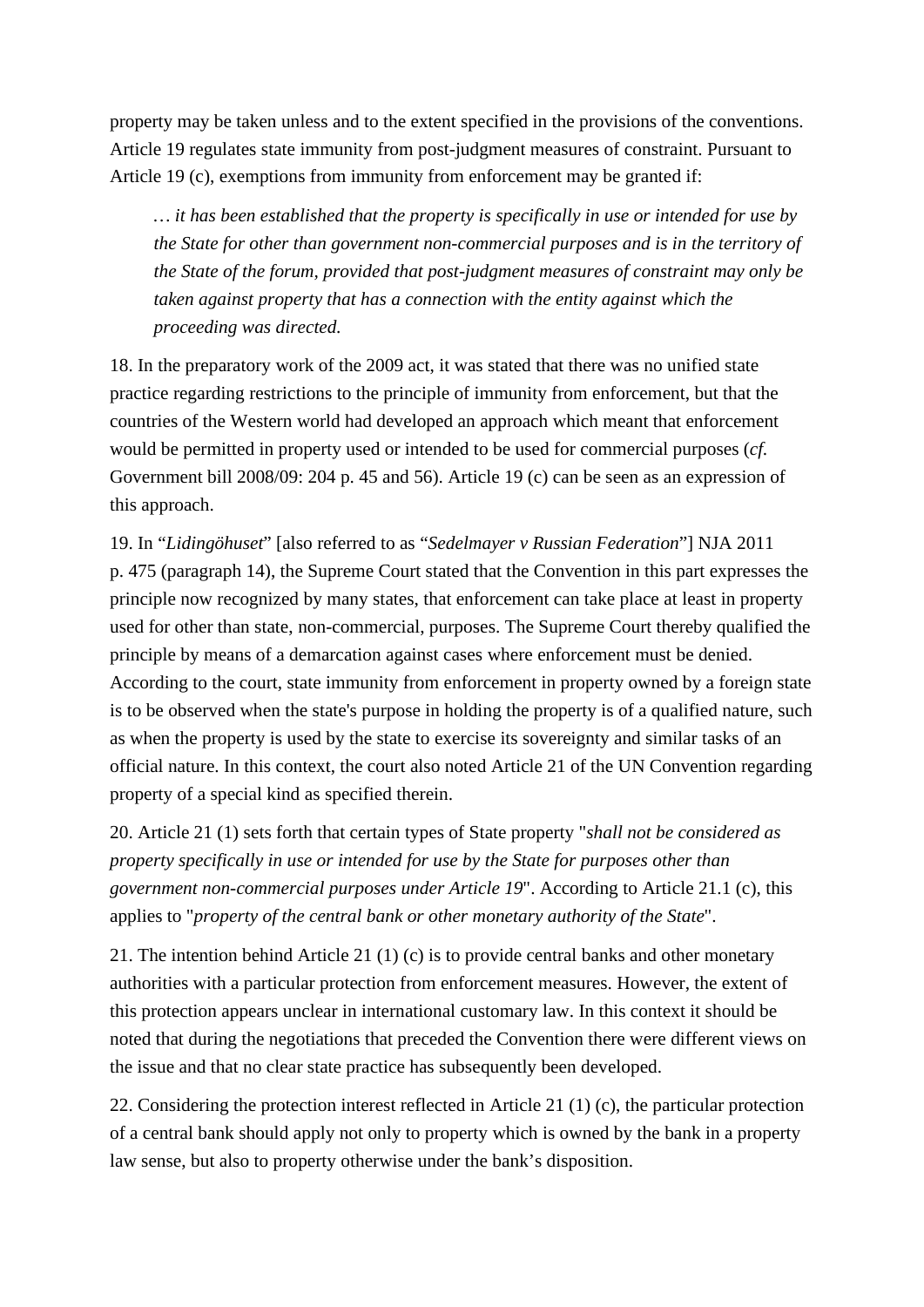23. It is not self-evident, however, that the particular level of protection should apply to all property owned by the central bank or under its disposition. The reason why central bank property should be entitled to a particular protection must be that a central bank conducts tasks within the area of monetary policy in a broad sense. The particular importance of monetary policy to a state´s essential functions justifies in principle absolute immunity in respect of property used within this area.

24. There is no clear support for the position that absolute immunity under international customary law also applies when it comes to property held by a central bank without any connection to the bank's monetary policy tasks. Furthermore such far-reaching entitlement to immunity does not appear to be justifiable. The particular level of protection that central banks should be entitled to should therefore be limited to property that has a clear connection with the central bank's activities in the area of monetary policy. The extent to which other property under the bank's disposition is protected from enforcement measures should be determined in line with the principles expressed in Article 19 of the Convention.

## *The purpose behind a state's holding of financial assets*

25. As mentioned (*cf.* paragraphs 17-19), the purpose for which the property is held is of paramount importance when applying the principles expressed in Article 19. The purpose of holding real estate and movable property is generally clear through the actual use of the property. In the *Lidingöhuset*-case, the Supreme Court therefore could examine the exception to the principle of enforcement immunity on the basis of how the foreign state used its real property when the application for enforcement of the property was made. When it comes to holdings of financial assets traded on the capital market, there is often no actual use that can form the basis for assessing the purpose behind the holding. The assessment must therefore be made in a different way.

26. There may be several purposes behind a state's fund investments in the international capital market. The funds invested are usually not immediately needed to meet government purposes. The purpose of the investment may be that the state generally wishes to secure and increase the state's assets in order to meet society's needs in the long term and to create increased prosperity in the country. The motive can also be overall macroeconomic in that the state *e.g.* considers that immediate consumption of the assets leads to undesirable effects on the country's economy. In addition, the holding of financial assets may be intended to counteract the negative effects of international events or other unforeseen circumstances. Behind a state's decision to save in financial assets abroad there may also be monetary policy considerations.

27. There can be a connection between the purpose and the chosen investment strategy. In the case of investments that in the long term are expected to generate a return for a not yet determined use, the tolerance for risk may often be higher and the requirements for liquidity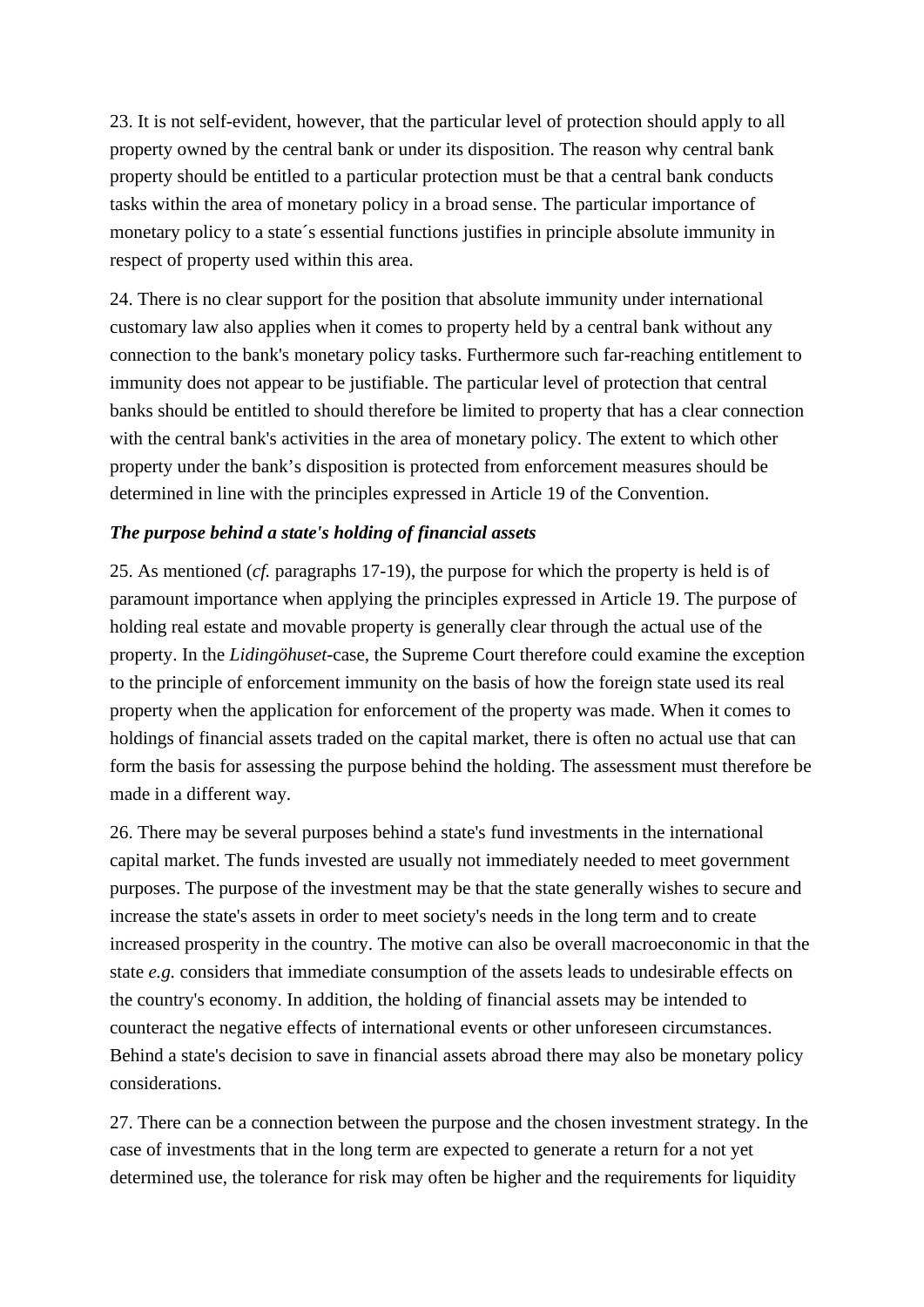may often be lower compared to funds that the state needs in the near future for a specific purpose. In the latter case, investments in government bonds and bank accounts are generally closer at hand than investments in the stock market. The risk level and return requirement chosen can thus say something about the purpose of the holding.

28. An investor in listed shares and similar securities is indirectly exposed to the same business risks as the companies in which the investments are made. A state's primary motive for exposing itself to such risks can typically be assumed to be the same as that of other equity investors, namely better value development and higher returns than an investment that only aims to maintain the real value of the assets. If the state's motive for the investment is not more developed than that, it can generally not be regarded as an outflow of the state's sovereign actions. In order for immunity to still cover such property, it must therefore be required that, beyond such motives of an almost commercial nature, there are qualified purposes of a sovereign nature that are expressed concretely and clearly in the state's regulation of how the property is to be used. The mere fact that the state in the future will be able to use the value of the property for government activities or that the savings are intended for future generations cannot be considered to be enough.

29. A state's saving in financial assets on the international capital market may, like other government savings, serve a general macroeconomic function. However, this does not mean that saving funds shall be regarded as a sovereign activity without further ado. For this to be the case, a more concrete link between, on the one hand, the form of savings and, on the other hand, the state's monetary policy or other acts of a sovereign nature must be required.

## **Financial assets in a sovereign wealth fund**

30. The foreclosed assets form part of the National Fund. The fund can be described as a socalled Sovereign Wealth Fund.

31. Such funds have been created by many states. There is no generally accepted definition of what a sovereign wealth fund is. In a broad sense, it is a type of investment fund – *ie.* a collection of different securities – which the state owns or which the state controls through an intermediary manager of the fund. The fund is often financed by state revenues derived from the exploitation of natural resources, by surpluses from the state's foreign exchange reserve or with income from privatizations of state property

32. The fund holdings can be divided into different portfolios based on differences in investment strategies and purposes. A common division is that between stabilization portfolios and savings portfolios. Typical of a stabilization portfolio is that it should be possible to quickly transfer the proceeds to the state budget in order to stabilize the domestic economy if necessary. In contrast, the primary function of a savings portfolio generally is to yield high long-term returns without a yet specific plan for how to use it, whereby the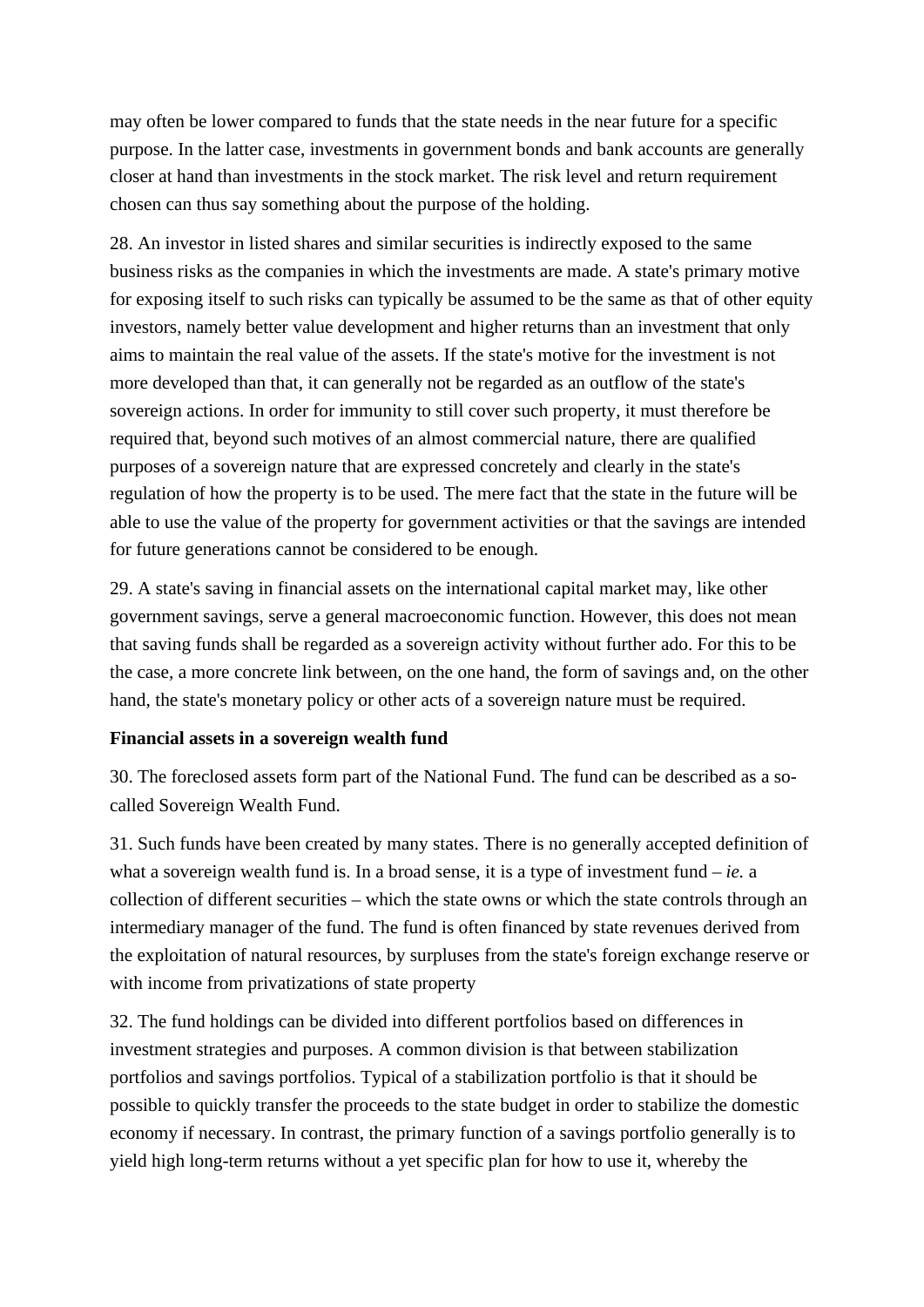liquidity requirements may generally be lower. The two portfolio types thus differ, inter alia in terms of risk tolerance (*cf.* paragraph 27). However, the two types of portfolios can be functionally linked in that proceeds from the savings portfolio may be planned to be transferred to the stabilization portfolio in preparation for use in accordance with political decisions.

33. The fact that certain securities are part of a sovereign wealth fund is not in itself decisive for the assessment of whether the securities should be subject to immunity from enforcement. The assessment shall be made in the manner previously discussed (see paragraphs 26–29).

### **The Kazakh National Fund**

34. The National Fund was established by Kazakhstan in 2000 in accordance with a presidential decree. The purpose of the fund was said to be to ensure a stable economic development of the country, to accumulate assets for future generations and to reduce the domestic economy's dependence on external factors unfavorable to the country. The decree states that the assets of the fund are accumulated on behalf of Kazakhstan and that the president decides on the size and focus of the fund and decides on the use of the funds on the basis of proposals from the government.

35. The assets are accumulated in the National Bank, which also manages the assets in accordance with an agreement with the state (the so-called National Fund Agreement). The agreement describes the framework for the management and sets out that parts of the management may be entrusted to external managers. The mandate of the National Bank's management is also described in the Kazakh National Bank Act. The act also sets out other tasks that are commonly performed by monetary authorities.

36. According to the Kazakh Budget Act, the National Fund is financed, inter alia, by State revenues derived from the extraction of oil and natural gas, in particular tax revenues and royalties. It is also stated that the National Fund must fulfill both a stabilization function (through a stabilization portfolio) and a savings function (through a savings portfolio). The two funds apply different investment strategies.

37. The state can make withdrawals from the National Fund by transferring the proceeds to the state budget in the form of planned withdrawals or, if necessary, for a specific purpose. Articles 21.3 and 21.4 of the Budget Act have the following wording according to the translation into English that the National Bank has provided in the court proceedings:

*21.3 National Fund of the Republic of Kazakhstan provides saving and stabilization functions. Saving function provides the accumulation of financial assets and other assets, excluding intangible assets, and the return on assets of the National Fund of the Republic of Kazakhstan in the long term with a moderate level of risk. Stabilization function is designed to maintain a sufficient level of liquidity of assets of the National*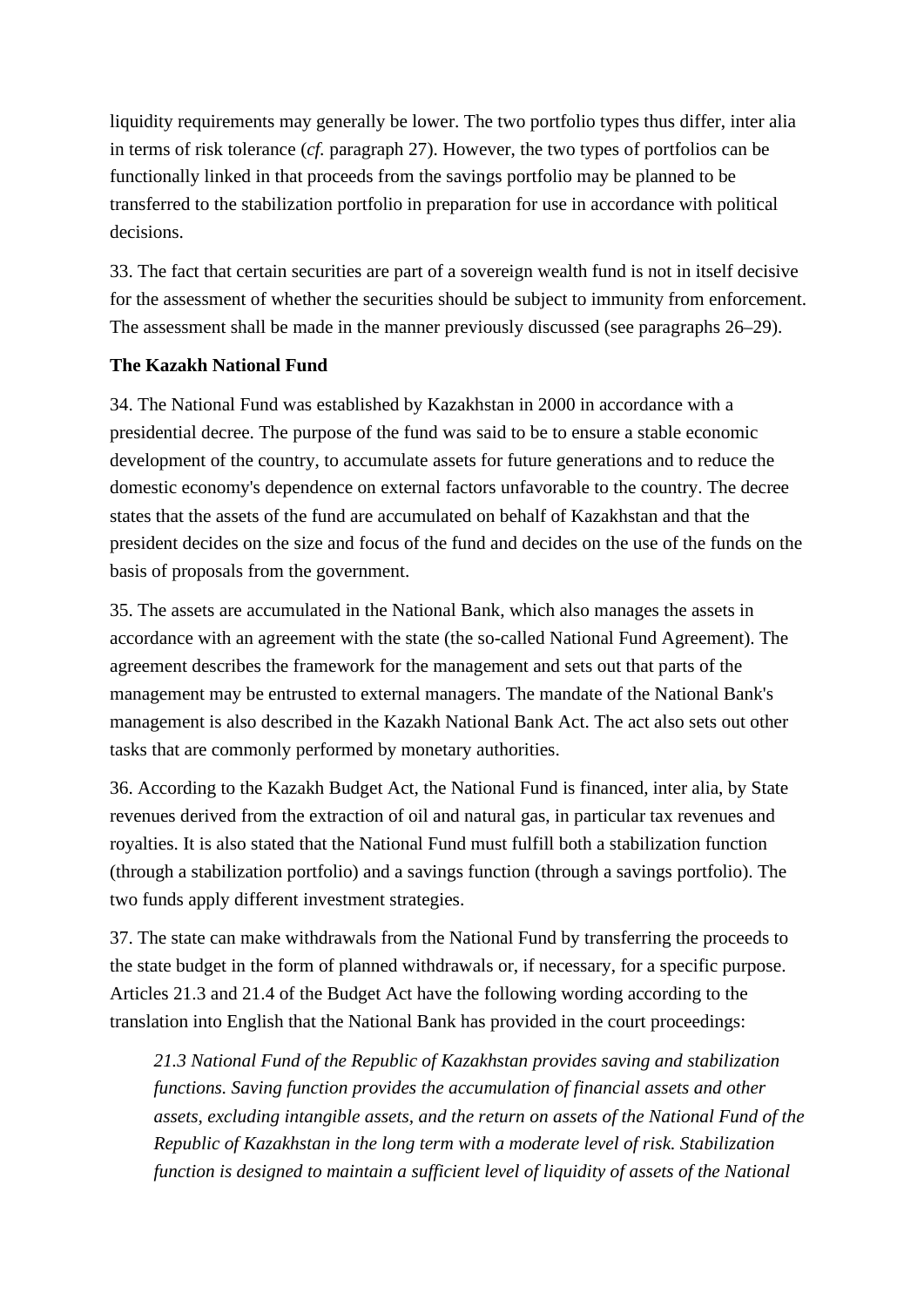*Fund of the Republic of Kazakhstan. Part of the National Fund of the Republic of Kazakhstan, used for stabilization function is determined in the amount, necessary to provide the guaranteed transfer.* 

*21.4 The formation and use of the National Fund of the Republic of Kazakhstan are determined by the situation in the global and domestic commodity and financial markets, the economic situation in the country and abroad, and the priorities of social and economic development while safeguarding macroeconomic and fiscal stability, and the compliance with the basic goals and objectives of the National Fund of the Republic of Kazakhstan.* 

# **The assessment in the present case**

*The objection regarding the connection of the fund to the National Bank* 

38. An initial question is whether, as Kazakhstan and the National Bank have argued, the foreclosed property is protected against enforcement measures already in accordance with the principle set out in Article 21 (1) (c) of the UN Convention.

39. The National Bank shall be considered as a central bank of the kind which, under international customary law, may enjoy particular protection against enforcement measures. What has been said about the relationship between the government of Kazakhstan and the National Bank does not lead to any other conclusion.

40. The special treatment of central bank property in terms of immunity is linked to the tasks of central banks in the field of monetary policy. A question then is whether the foreclosed property has a clear connection with the bank's central tasks in the field of monetary policy. (*Cf.* paragraphs 20–24.)

41. The property was a part of the savings portfolio of the National Fund at the time of the foreclosure. The portfolio is actively managed with an investment strategy focused on listed shares and with a relatively high risk tolerance – significantly higher than in the stabilization portfolio – in order to provide a high return. The management of the savings portfolio can basically not be considered different from other active and long-term asset management in the international capital market. In that perspective, its management thus rather appears as a normal management of an equity portfolio than as an instrument for the exercise of the National Bank's monetary policy function. Nor has it emerged that the fund otherwise has any clear connection with such a policy function; the management of the savings portfolio could just as well have been entrusted to a government body without such a function. (*Cf.* paragraph 24.)

42. With this assessment, a closer examination of the National Bank's right to dispose over the fund becomes irrelevant (*cf.* paragraph 22).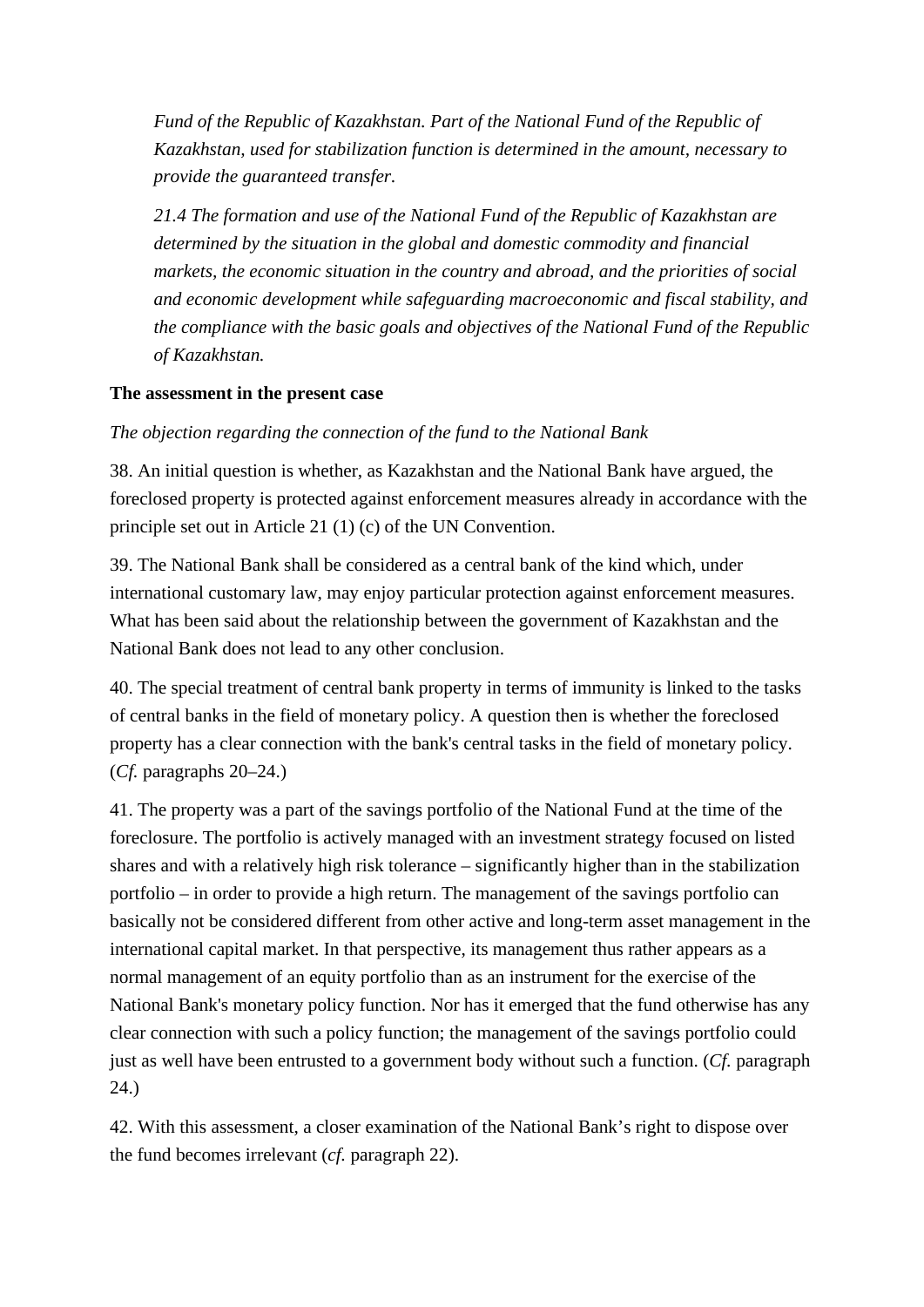43. Against this background, the issue of immunity may be decided in accordance with what generally applies to immunity from enforcement (*cf.* Article 19 of the UN Convention).

# *The objection regarding the purpose of the holdings*

44. The foreclosed shares and related receivables were thus included in the savings portfolio at the time of the foreclosure. As stated above, its management does not differ from other active and long-term management of shares and similar securities in the international capital market. There was therefore a commercial ingredient in the holding of the property. The question then is whether the property nevertheless had such a concrete and clear connection to a qualified purpose of a sovereign nature that it, in spite of the commercial ingredient, is subject to immunity from enforcement.

45. What Kazakhstan and the National Bank have said about future governmental or state purposes is framed in very general terms and the presented regulation of the National Fund does not specifically express what those purposes are. Nor does it otherwise appear that before the time of foreclosure it had been decided that the foreclosed property should be used for any specified state purpose. A clear connection between the foreclosed property and a qualified purpose of a sovereign nature is therefore lacking. In this context it should be noted that long-term savings for future needs that have not yet been defined cannot be regarded as being of a sovereign nature. (*Cf.* paragraph 28.)

46. The National Fund, which includes the savings portfolio, is also intended to 'ensure macroeconomic stability'. The underlying idea seems to be that the long-term savings in the savings portfolio should create the conditions for taking budgetary stabilizing and similar measures even in the longer term. However, the link between the foreclosed property – listed shares – and this stabilization purpose must however be described as weak. The fulfillment of this purpose requires not only the realisation of the shares, but also – as the Kazakh regulation has been described in the case – that the value of what has been realised is subsequently transferred from the savings portfolio to the stabilization portfolio and, in the next step, transferred to the state budget. This link cannot be considered concrete enough to justify immunity in respect of property of the present kind (*cf.* paragraph 29).

47. Against this background, the main purpose of holding the foreclosed property at the time of foreclosure must be deemed to have been to contribute on a more general level in the long term to preserving and increasing the Kazakh state's assets for future use (*cf.* paragraph 28). Such purpose cannot be considered sufficiently qualified to be regarded as an expression of Kazakhstan's sovereign acts or acts of an official character.

48. The purpose was thus such that immunity from enforcement in the property does not apply.